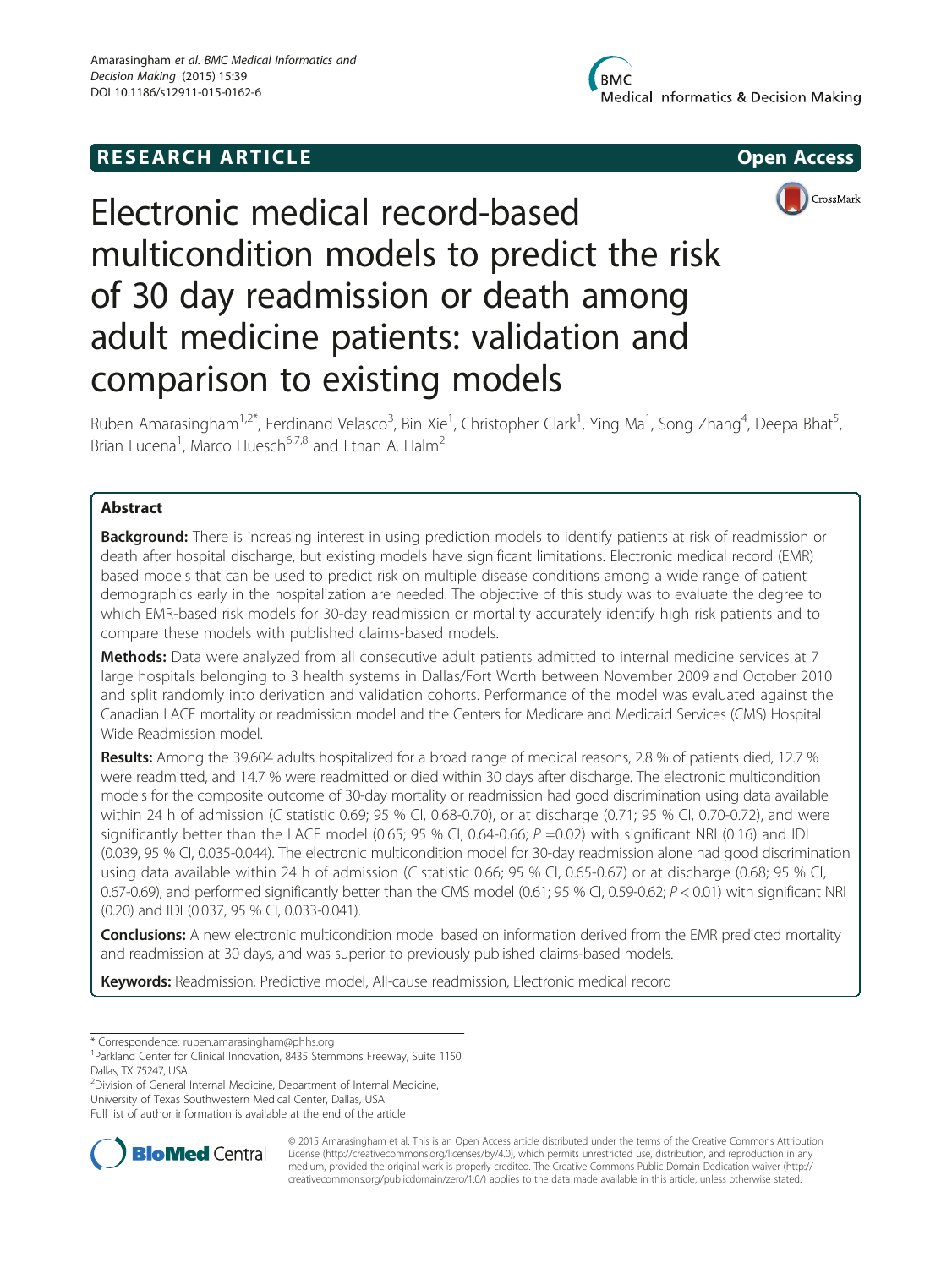#### Background

To encourage hospitals to improve care provided to inpatients, two key quality of care outcomes have been operationalized by the Centers for Medicare and Medicaid Services (CMS). 30-day risk-adjusted mortality and 30-day risk-adjusted readmission rates are both publicly reported and hospitals face substantial financial penalties for poor performance as part of the CMS Hospital Readmissions Reduction Program [[1](#page-7-0), [2](#page-7-0)]. Despite some evidence that a combination of careful discharge planning, provider coordination and intensive counseling can prevent rehospitalization, success has been difficult to achieve and sustain [\[1](#page-7-0)–[4\]](#page-7-0). Enrolling all patients into a uniform, high intensity care transition program requires a depth of case management and outpatient resources out of reach for many health systems. Accordingly, there is increasing interest in predicting patient risk of readmission [\[5](#page-7-0)–[10](#page-7-0)], identifying high-risk patients early in the admission [\[7, 10](#page-7-0)], and establishing multi-disciplinary programs that target hospital and community resources in order to reduce readmissions in this high-risk subset [[11](#page-7-0)].

Existing models in the literature are mainly based on administrative data and can only be used after patient discharge. In addition, they are often limited to specific disease conditions (e.g. congestive heart failure) or a subset of patients (e.g., Medicare patients). These characteristics limit the potential use of these models in practice. To be effective, programs require predictive models that adequately discriminate between high and low risk patients with a wide range of disease conditions and demographic profiles early in the hospitalization. Predictive models should enable simultaneous comparison across patients in a hospital, reduce time-consuming manual chart review by front-line staff, and work across diverse patient and hospital populations. More recent models, such as the HOSPITAL [\[9](#page-7-0)] model and the PREADM [\[10](#page-7-0)] model, included the entire adult populations or used EHR data (the PREADM model), and showed promising discriminatory power. We aim to continue to advance in this direction, but to focus on a different outcome, a composite outcome of readmission or death from any cause within 30 days of discharge.

The aim of this study was to use data from 7 diverse hospitals in one large metropolitan area that used a common commercially available electronic medical record (EMR) to: 1) construct and validate an electronic multicondition model (e-model) of all-cause 30-day readmission or mortality risk using data present in the first 24 h of admission (24-h e-model), 2) assess the incremental predictive power of the model by adding information available on hospital discharge (e.g. length of stay, other comorbidities) (discharge e-model), and 3) examine the performance of these e-models compared to two widely cited, administrative claims-based multicondition all-cause readmission models– the LACE [\[6](#page-7-0)] and the CMS Hospital Wide Readmission models [\[12](#page-7-0)].

# **Methods**

The study population consisted of all consecutive patients admitted for any medical reason to any of the internal medicine services at 7 hospitals in the Dallas Fort Worth area between November 1, 2009 and October 30, 2010. Patients who left the hospital against medical advice, died during the inpatient stay, or were transferred to another acute care facility were excluded. For patients with multiple index admissions, only the first admission was included (Additional file [1](#page-6-0): Figure S1). The seven hospitals are part of three health systems: Parkland Health & Hospital System (PHHS, a public, safety net hospital), University of Texas Southwestern (UTSW, a university teaching hospital), and Texas Health Resources (THR, a faith-based, nonprofit health system).

These health systems were chosen because they use the Epic EMR (EPIC Systems Corporation, Verona, WI), but differ in financial and operating models, teaching status, patient mix, patient volume, size, bed count, and overall mission. These health systems serve a diverse patient population that is more representative of the patients in most US hospitals than those in existing models. Each health system independently extracted data from their EMRs, generated standardized variables, and de-identified data sets prior to analysis. After the datasets were deidentified, they were consolidated and patients were randomly split into derivation and validation cohorts (50-50 split). The study was reviewed and approved by the Institutional Review Boards of UTSW and THR.

#### Patient-level outcomes

The outcomes of interest were a composite of readmission or death from any cause within 30 days of discharge. Readmission was defined as non-elective re-hospitalization for any cause to any of the 75 acute care hospitals in the larger North Texas region (which includes but extends beyond the Dallas-Forth Worth metropolitan area) using a data linkage service available through the Dallas Fort Worth Hospital Council. Each health system provided data on known deaths within 30 days of discharge based on their own EMR and administrative datasets. We used information on documented encounters in each health system after 30 days post discharge to rule out deaths within 30 days. In the absence of health system evidence of survival beyond 30 days, we queried the Social Security Death Index to identify additional deaths.

# Derivation of the models predicting the 30-day readmission or death and 30-day readmission

The 30-day readmission or death model (composite outcome) was constructed using candidate risk factors that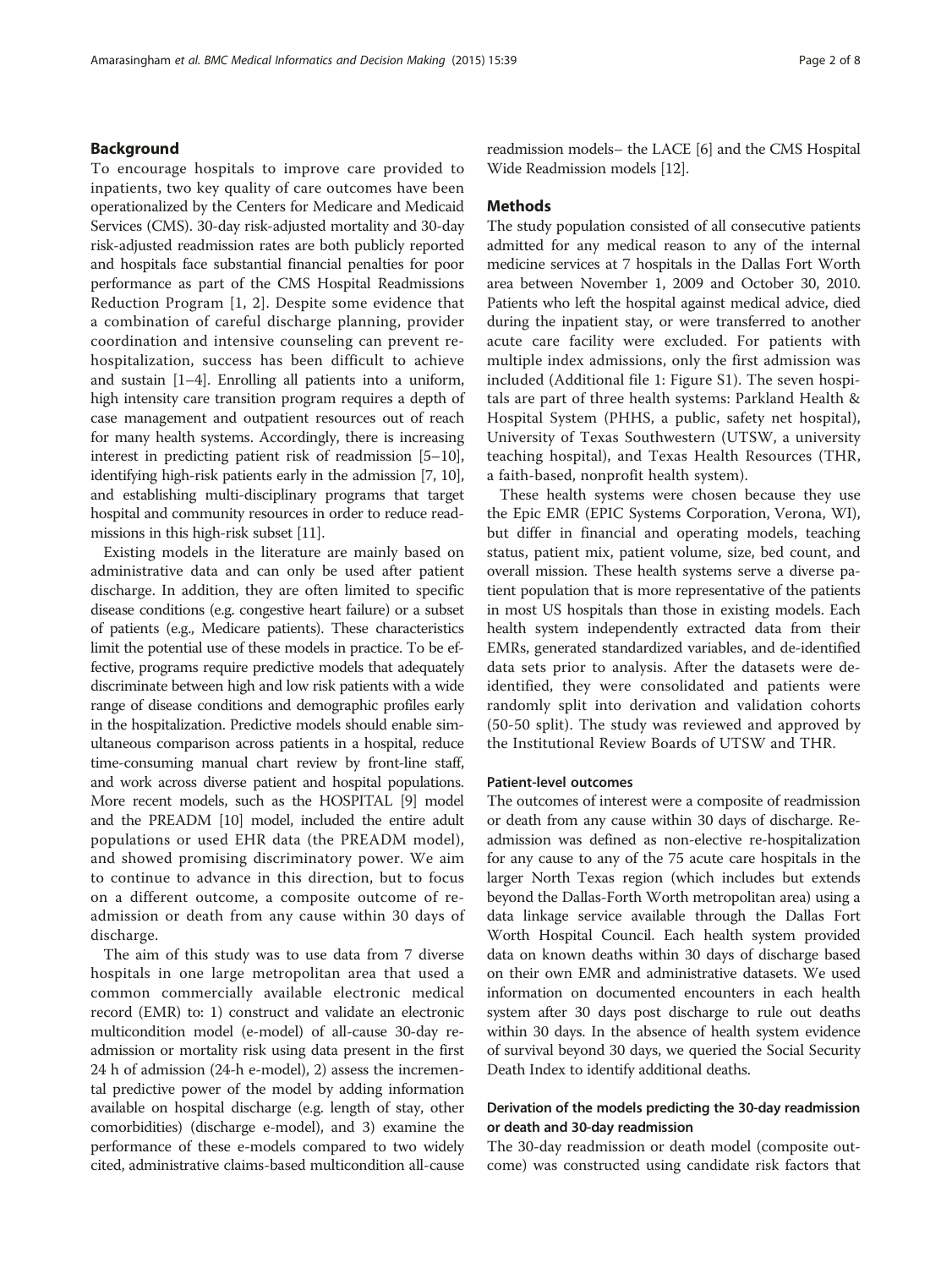met three criteria: (1) available in the EMR at each of the participating hospital, (2) routinely collected or available within the first 24 h of hospital presentation, and (3) plausible predictors of adverse outcomes based on clinical expertise and existing literature [[6](#page-7-0)–[17\]](#page-7-0). Candidate variables included clinical data such as vital signs, laboratory orders and results, and comorbidities; demographic variables such as age, gender, and marital status; and prior or current healthcare utilization such as number of prior emergency room visits to the hospital. We were not able to include many social and environmental factors associated with readmission risk because they were not consistently available in every institution's EMR [[7](#page-7-0), [12](#page-7-0)–[20](#page-7-0)].

Model building occurred in five stages. First, univariate relationships between the composite outcome and each of the 30 candidate variables were assessed in the derivation cohort using a pre-specified significance threshold of  $P = 0.05$ . Continuous laboratory and vital sign values were transformed into categorical variables with multiple discrete levels using recursive partitioning [[21\]](#page-7-0). Study team clinicians examined these cut-off values post hoc to ensure consistency with clinical interpretation. Second, to protect against over-fitting (i.e., limiting the number of predictors according to the general guideline of having 10 outcomes for each independent variable used in the multivariate model), the number of predictor variables were restricted to that estimated through a heuristic shrinkage formula [\[22](#page-7-0)]. Third, candidate variables were ranked by P value using bootstrapping with replacement in 1000 multivariate logistic regression iterations [\[21\]](#page-7-0). Fourth, again using a pre-specified significance threshold of  $P = 0.05$  as well as post hoc clinical judgment, the final 27 model variables were selected to fit the model. Finally, an additional 'discharge' model was derived using 3 updated, supplementary variables available at time of discharge (i.e. length of stay, additional coded diagnoses including comorbidities used by CMS readmission models and those used for AHRQ Patient Safety Indicators, and an end of stay Charlson comorbidity index). Missing values occurred to various extents for lab variables, ranging from less than 2 % for vital signs to around 30 % for more selective labs (Albumin). No imputation was employed for missing values. Instead, categories for missing values were created for each variable and outcome rates were compared across the levels and pooled into the reference group. The electronic 30-day readmission model used the same variables identified in the fifth stage of the above process, and was estimated separately in the derivation cohort.

#### Comparison models

For comparison with published prediction models, the Canadian LACE claims-based model and the CMS Hospital Wide Readmission (HWR) claims-based model were used.

The LACE model is a multicondition model for adults of all ages designed to predict 30-day mortality or unplanned readmission among patients discharged from 11 hospitals in Ontario, Canada [[6](#page-7-0)]. LACE uses length of stay, acuity of admission, Charlson comorbidity score, and prior ED visits to construct a prediction index. The CMS HWR readmission measure is a multicondition model that is conditional on the primary diagnosis. It uses the same set of comorbidity variables, but has different sets of odds ratios depending on primary diagnosis. The CMS model is designed to profile hospital performance among Medicare patients hospitalized for multiple disease conditions, using claims based data for risk adjustment and model categorization [\[12](#page-7-0)]. Model comparison cohorts excluded patients with psychiatric conditions and cancer as these were not included in the CMS HWR model. We do note that the CMS model was developed to evaluate hospital performance, and does not include a number of variables we used in developing our model, including previous hospitalizations, ER use, and payment source. We decided to use the CMS model as a benchmark despite these differences because it is the most widely recognized multicondition readmission model in the United States.

# Statistical analyses

Model calibration was evaluated using the Hosmer-Lemeshow  $X^2$  goodness of fit test and using the calibration plot (Additional file [1:](#page-6-0) Figure S3) [\[23](#page-7-0)]. Using interval end-points determined by the derivation cohort, five risk categories  $(1 = \text{very low to } 5 = \text{very high})$  were created based on quintiles of predicted 30 day risk and were graphically assessed by comparing derivation and validation cohort results.

Model discrimination was assessed using several complementary methods. The C statistic was calculated for each fitted model, and compared between models. To provide information beyond changes in the C statistic, we calculated the estimated Integrated Discrimination Improvement (IDI) [\[24](#page-7-0)].

For the electronic 30-day readmission risk model, these methods were supplemented with classification and reclassification analyses. Classification analyses compared the electronic model's patient-level predictions of 30-day readmission with observed readmission events.

In the reclassification analysis [[24](#page-7-0)] for both the electronic model and for the CMS HSR model, the patient-level predicted probabilities of the event were ranked from highest risk to lowest risk and grouped into respective quintiles. The rankings of each model were compared to understand whether each model classified the same patients in different risk strata. All reported  $P$  values were based on two-tailed tests with significance level of 0.05, and no corrections for multiple comparisons were made to minimize the errors of interpretation [\[25](#page-7-0)]. All analyses were conducted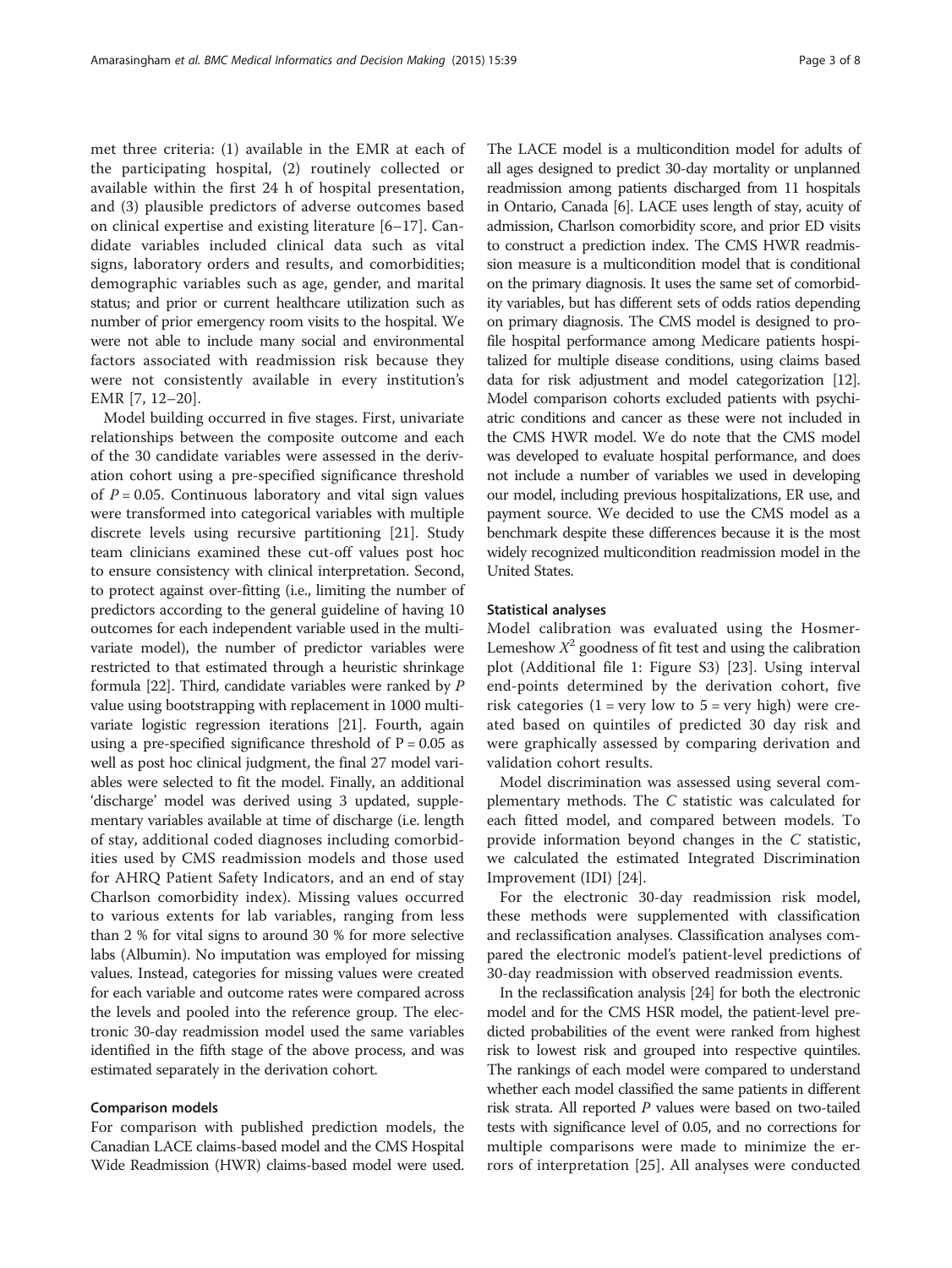using STATA statistical software (version 10.0; STATA Corp, College Station, TX) and RTREE (from [https://](https://pypi.python.org/pypi/Rtree/)

# Results

[pypi.python.org/pypi/Rtree/](https://pypi.python.org/pypi/Rtree/)).

A total of 39,604 index admissions formed the derivation and validation cohorts (Additional file [1:](#page-6-0) Figure S1). Table 1 lists key characteristics and outcomes of this adult population. The mean age was 61.3 years but ranged from 18 to 89 (age was censored at 89 for deidentification purpose). Of these, 1169 (3 %) died within 30 days, 5142 (13 %) were readmitted within 30 days, and 6022 (15 %) were either readmitted or dead within 30 days (not exclusive).

Candidate risk predictors for both the 30-day composite outcome and 30-day readmission electronic model (emodel) are shown in Additional file [1](#page-6-0): Table S1, and the risk predictors included in the final e-model are shown in Table [2](#page-4-0). Derivation and validation cohorts were highly concordant across the risk spectrum (Additional file [1](#page-6-0): Figure S2) and the cohort models were well-calibrated (Additional file [1:](#page-6-0) Figure S3). Using interval end-points determined by the derivation cohort, quintiles of predicted risk were created which ranged between 5 % and 30 % and these were concordant between derivation and validation cohorts (Additional file [1](#page-6-0): Figure S2).

For the composite outcome, the 24-h e-model had a C statistic of 0.69 (95 % CI: 0.68 – 0.70) which improved only modestly after the updating of comorbidities in the Charlson comorbidity index and adding length of stay, which were both available on discharge (0.71; 95 % CI: 0.70-0.72;  $P = 0.05$ ). Model fit was adequate with generalized  $R^2$  of 0.06.

Model comparison with the LACE model was performed in a cohort subset  $(N = 17,233$  patients) of the validation cohort ( $N = 19,773$ ) to exclude patients with

Table 1 Characteristics of patients in the derivation and validation cohorts

| Characteristic <sup>d</sup>     |                                                                     | Derivation<br>$(n = 19831)$                   | Validation<br>(n = 19 773) |
|---------------------------------|---------------------------------------------------------------------|-----------------------------------------------|----------------------------|
| Age, y (mean)                   |                                                                     | 61.3 (17.7)                                   | 61.1 (17.5)                |
| Male                            |                                                                     | 9 207 (46.4)                                  | 9 182 (46.4)               |
| Race                            | White                                                               | 12 361 (62.3)                                 | 12 344 (62.4)              |
|                                 | <b>Black</b>                                                        | 3 911 (19.7)                                  | 3 985 (20.2)               |
|                                 | Hispanic                                                            | 2 762 (13.9)                                  | 2 670 (13.5)               |
| Payor,                          | Medicare                                                            | 8 191 (41.3)                                  | 8 005 (40.5)               |
|                                 | Medicaid                                                            | 1371(6.9)                                     | 1414(7.1)                  |
|                                 | Commercial                                                          | 7 556 (38.1)                                  | 7 473 (37.8)               |
|                                 | Self-Pay                                                            | 944 (4.8)                                     | 1019(5.2)                  |
| Elective admission              |                                                                     | 2 823 (14.2)                                  | 2 770 (14.0)               |
| in past year                    | At least 1 prior hospitalization                                    | 4 495 (22.7)                                  | 4 489 (22.7)               |
|                                 | At least 1 prior ED visit in past year                              | 5 653 (28.5)                                  | 5 715 (28.9)               |
| in EMR (up to 5)                | Number of emergency contacts                                        |                                               |                            |
| 0                               |                                                                     | 643 (3.2)                                     | 654 (3.3)                  |
| 1                               |                                                                     | 16 107 (81.2)                                 | 16 000 (80.9)              |
| 2                               |                                                                     | 2 846 (14.4)                                  | 2 865 (14.5)               |
| $3 - 5$                         |                                                                     | 235 (1.2)                                     | 254 (1.3)                  |
| category                        | Principal diagnosis disease                                         |                                               |                            |
|                                 | Cardiorespiratory condition                                         | 2 631 (13.3)                                  | 2 482 (12.6)               |
|                                 | Cardiovascular condition                                            | 2 425 (12.2)                                  | 2 549 (12.9)               |
|                                 | Neurologic condition                                                | 1104(5.6)                                     | 1 098 (5.5)                |
| 24 h of admission) <sup>b</sup> | Comorbidities (available within                                     |                                               |                            |
|                                 | Coronary atherosclerosis or<br>angina, cerebrovascular disease      | 2 423 (12.2)                                  | 2 518 (12.7)               |
| Diabetes mellitus               |                                                                     | 2 254 (11.4)                                  | 2 317 (11.7)               |
|                                 | Congestive heart failure                                            | 1504(7.6)                                     | 1474(7.5)                  |
| Iron deficiency                 |                                                                     | 1,344(6.8)                                    | 1380(7.0)                  |
|                                 | Acute renal failure                                                 | 1,261(6.4)                                    | 1237(6.3)                  |
| acid-base                       | Disorders of fluid, electrolyte,                                    | 1214(6.1)                                     | 1241(6.3)                  |
| Arrhythmias                     |                                                                     | 1,205(6.1)                                    | 1204(6.1)                  |
|                                 | Psychiatric disease                                                 | 979 (4.9)                                     | 990 (5.0)                  |
|                                 | Chronic obstructive<br>pulmonary disease                            | 766 (3.9)                                     | 782 (4.0)                  |
|                                 | Pneumonia and other<br>infectious diseases                          | 737 (3.7)                                     | 745 (3.8)                  |
|                                 | Laboratory results/vitals within<br>24 h of admission, median (IQR) |                                               |                            |
| Albumin                         |                                                                     | $3.5(3.1 - 3.9)$                              | $3.6$ $(3.1 - 3.9)$        |
| Creatinine                      |                                                                     | $1(0.8 - 1.4)$                                | $1(0.8 - 1.4)$             |
| Hematocrit                      |                                                                     | $37.7$ $(33.4 - 41.3)$ $37.6$ $(33.3 - 41.2)$ |                            |
| Potassium                       |                                                                     | 4.1 $(3.8 - 4.5)$                             | $4.1$ $(3.8 - 4.5)$        |

Table 1 Characteristics of patients in the derivation and

| Respiratory rate                            | $20(20 - 24)$    | $20(20 - 24)$    |
|---------------------------------------------|------------------|------------------|
| Systolic blood pressure                     | $155(139 - 176)$ | $154(139 - 176)$ |
| Reported pain level on scale<br>of $0 - 10$ | $0(0-4)$         | $0(0-4)$         |
| Outcomes                                    |                  |                  |
| 30-day mortality                            | 621(3.1)         | 548 (2.8)        |
| 30-day readmission                          | 2638(13.3)       | 2 504 (12.7)     |
| 30 day readmission or mortality             | 3 116 (15.7)     | 2 906 (14.7)     |
| Length of stay, median (IQR)                | $4(2 - 7)$       | $4(2-6)$         |

Abbreviations: EMR, electronic medical record; IQR, interquartile range.<br><sup>a</sup>Numbers (percent) unless otherwise stated <sup>b</sup>Comorbidities for admissions in the prior year, not index admission, coded using ICD-9 diagnoses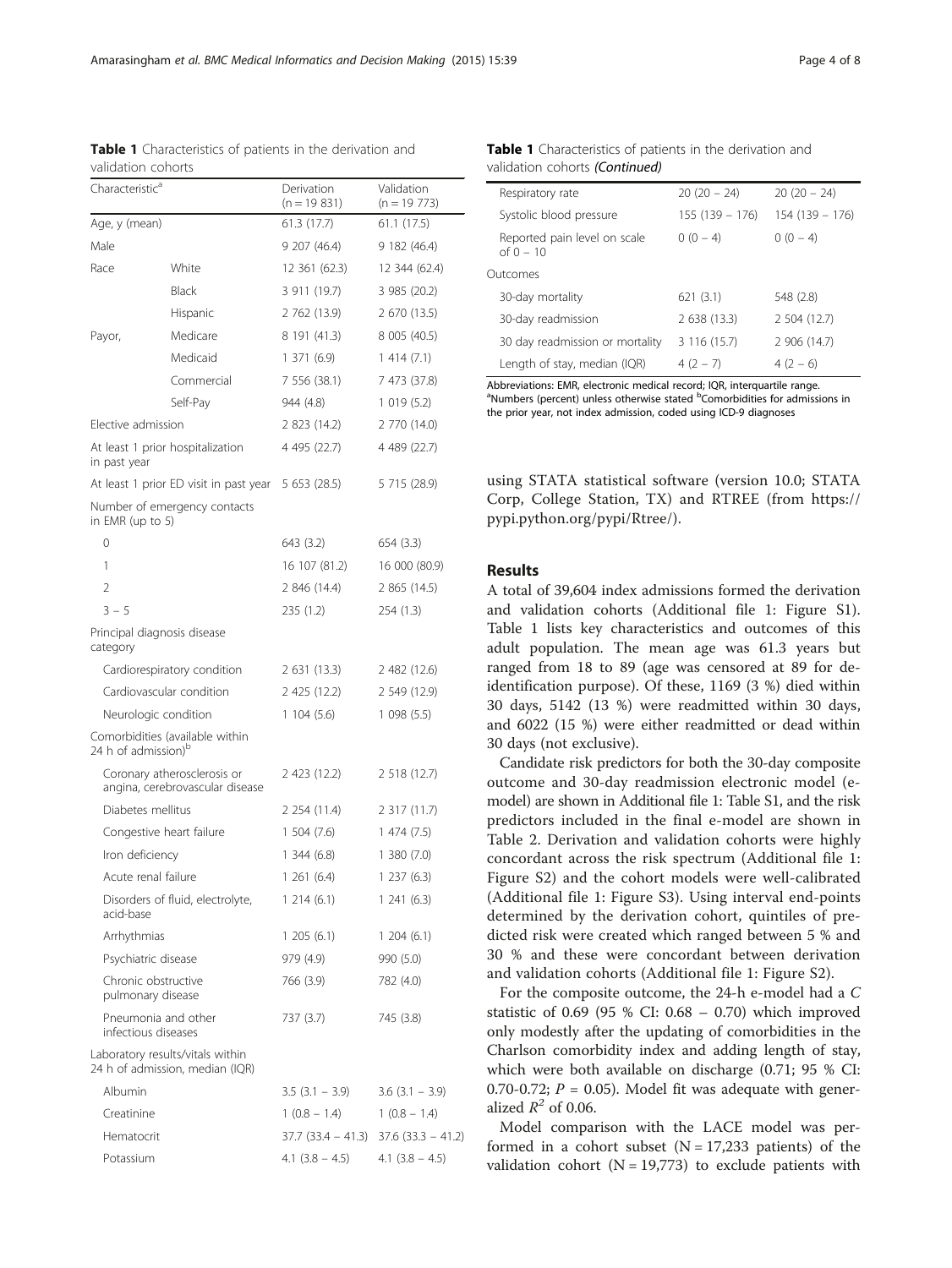Abbreviations. BUN, blood urea nitrogen; BP, blood pressure; BNP, B-natriuretic peptide;  $CO<sub>2</sub>$ , carbon dioxide; CPK, creatinine kinase; TSH, thyroid stimulating hormone; AST, aspartate aminotransferase; HCT, hematocrity; MCV, mean cell volume <sup>a</sup>Derivation cohort; composite outcome of 30-day readmission or mortality

cancer or psychiatric disease. For comparison against the CMS model, a cohort subset  $(N = 16,937$  patients) that excluded those who died within 30 days of discharge was used.

In comparison to the LACE model (Table [3\)](#page-5-0) which used data available at discharge, the discharge e-model had significantly better discrimination (C statistic: 0.71; 95 % CI: 0.70-0.72 versus 0.65, 95 % CI: 0.64 – 0.66; difference in model fit 0.06, 95 % CI: 0.05-0.07; P = 0.02). The e-model also created a broader spread of predicted risk across deciles (from 4.9 % to 40.2 % compared to the LACE model (6.1 % to 32.7 %).

The e-model for 30-day readmission used the same variables as the composite outcome model, with different estimated odds ratios (Additional file [1:](#page-6-0) Table S2). Discrimination for the discharge e-model (0.68; 95 % CI: 0.67-0.69) was not significantly better than the 24-h emodel (0.66; 95 % CI: 0.65-0.67). The discharge e-model had similarly good fit in the validation cohort (Table [4](#page-5-0)). This model's classification performance was adequate with sensitivity of 49 % and positive predictive values of 21 % when predictions were dichotomized as predicting an outcome if predicted probability of readmission was greater than the  $70<sup>th</sup>$  percentile (Additional file [1](#page-6-0): Table S3).

In comparison with the CMS HWR model (Table [4\)](#page-5-0), the discharge readmission e-model had better discrimination (0.68; 95 % CI: 0.67-0.69 versus 0.61, 95 % CI: 0.59-0.62; difference 0.08, 95 % CI: 0.06-0.09; P < 0.01). Other measures of model discrimination improvement were confirmed by the statistical superiority of the e-model with a significant NRI (0.20) and significant improvement in the IDI (0.037;  $P < 0.05$ ). The e-model also created a broader spread of predicted risk across the deciles (from 5.9 to 30.7 % compared to the CMS model (9.6 to 20.3 %, Table [4\)](#page-5-0). Of the 2155 patients with readmissions, the e-model also correctly reclassified a greater number of patients with readmissions (873, or 40.5 %) into a higher quintile compared to the CMS model.

The reclassification analysis in Table [5](#page-6-0) confirmed this. Using the e-model would result in significantly more accurate risk stratification than the CMS model, as the readmission rates for patients in areas of disagreement were more consistent with rates predicted by the e-model than the CMS model. For example, the readmission rate for the 231 patients predicted to be in the top 20 % by the e-model and bottom 20 % in the CMS model was high (22.5 %), whereas the readmission rate for the 81 patients predicted to be in the bottom 20 % by the e-model and top 20 % by the CMS model was very low (3.7 %). The e-model therefore was more accurate and better calibrated than the CMS model, especially when the two models differ substantially.

#### **Discussion**

In a study population comprising 7 diverse hospitals and 39,604 adults of all ages hospitalized for a broad range of medical reasons, an electronic model utilizing EMR data routinely available within 24 h of admission identified patients at high risk of post-discharge death or readmission events early in their hospitalization.

Adding information available on discharge (e.g. length of stay and other comorbidities) to the electronic model had a small incremental benefit in predicting the risk of readmission and death, but no significant impact on predicting the risk of readmission alone. This suggests that meaningful patient-level risk stratification of readmission risk can occur early in the hospital stay without waiting

<span id="page-4-0"></span>Table 2 Final electronic multicondition multivariate model of risk of 30 day readmission or death<sup>a</sup>

| Risk factor                         | Adjusted odds<br>ratio (95 % C.I.) | $P$ value |
|-------------------------------------|------------------------------------|-----------|
| $SpO2 \le 94$                       | $1.11(1.02 - 1.21)$                | 0.012     |
| BUN < 20                            | $0.84$ (0.77 - 0.92)               | 0.000     |
| Systolic $BP <$ = 100               | $1.12(1.03 - 1.22)$                | 0.007     |
| Diastolic $BP <$ = 62               | $1.37(1.05 - 1.79)$                | 0.019     |
| Pulse $> 99$                        | $1.29(1.19 - 1.40)$                | 0.000     |
| Sodium $>145$                       | $1.48(1.16 - 1.88)$                | 0.001     |
| $BNP > 2400$ or NT proBNP $> 18000$ | $1.28(1.02 - 1.61)$                | 0.034     |
| Anion Gap > 18                      | $1.57(1.19 - 2.06)$                | 0.001     |
| Albumin $\lt$ = 2                   | $1.83(1.34 - 2.50)$                | 0.000     |
| Albumin $2 - 3$                     | $1.45(1.31 - 1.61)$                | 0.000     |
| CO2 > 30                            | $1.34(1.10 - 1.64)$                | 0.004     |
| $CPK < = 60$                        | $1.20(1.07 - 1.35)$                | 0.002     |
| HCT > 35                            | $0.80$ $(0.74 - 0.87)$             | 0.000     |
| Lymphocyte $\lt$ = 1.3              | $1.11(1.01 - 1.21)$                | 0.023     |
| MCV > 100                           | $1.24(1.03 - 1.49)$                | 0.022     |
| Platelets $\lt$ = 90                | $1.51(1.24 - 1.84)$                | 0.000     |
| Platelets > 350                     | $1.32(1.16 - 1.49)$                | 0.000     |
| PT > 35                             | $2.05(1.42 - 2.96)$                | 0.000     |
| TSH > 7                             | $1.48(1.11 - 1.98)$                | 0.008     |
| AST > 40                            | $1.28(1.14 - 1.42)$                | 0.000     |
| Medicare payor                      | $1.19(1.08 - 1.31)$                | 0.000     |
| Medicaid payor                      | $1.79(1.55 - 2.08)$                | 0.000     |
| Male                                | $1.14(1.05 - 1.24)$                | 0.001     |
| Elective admission status           | $0.67$ $(0.59 - 0.77)$             | 0.000     |
| Prior ED visits in past year        | $1.03(1.02 - 1.05)$                | 0.000     |
| Prior hospitalizations in past year | $1.17(1.13 - 1.21)$                | 0.000     |
| Age                                 | $1.01(1.01 - 1.02)$                | 0.000     |
| Charlson Comorbidity index          | $1.09(1.07 - 1.12)$                | 0.000     |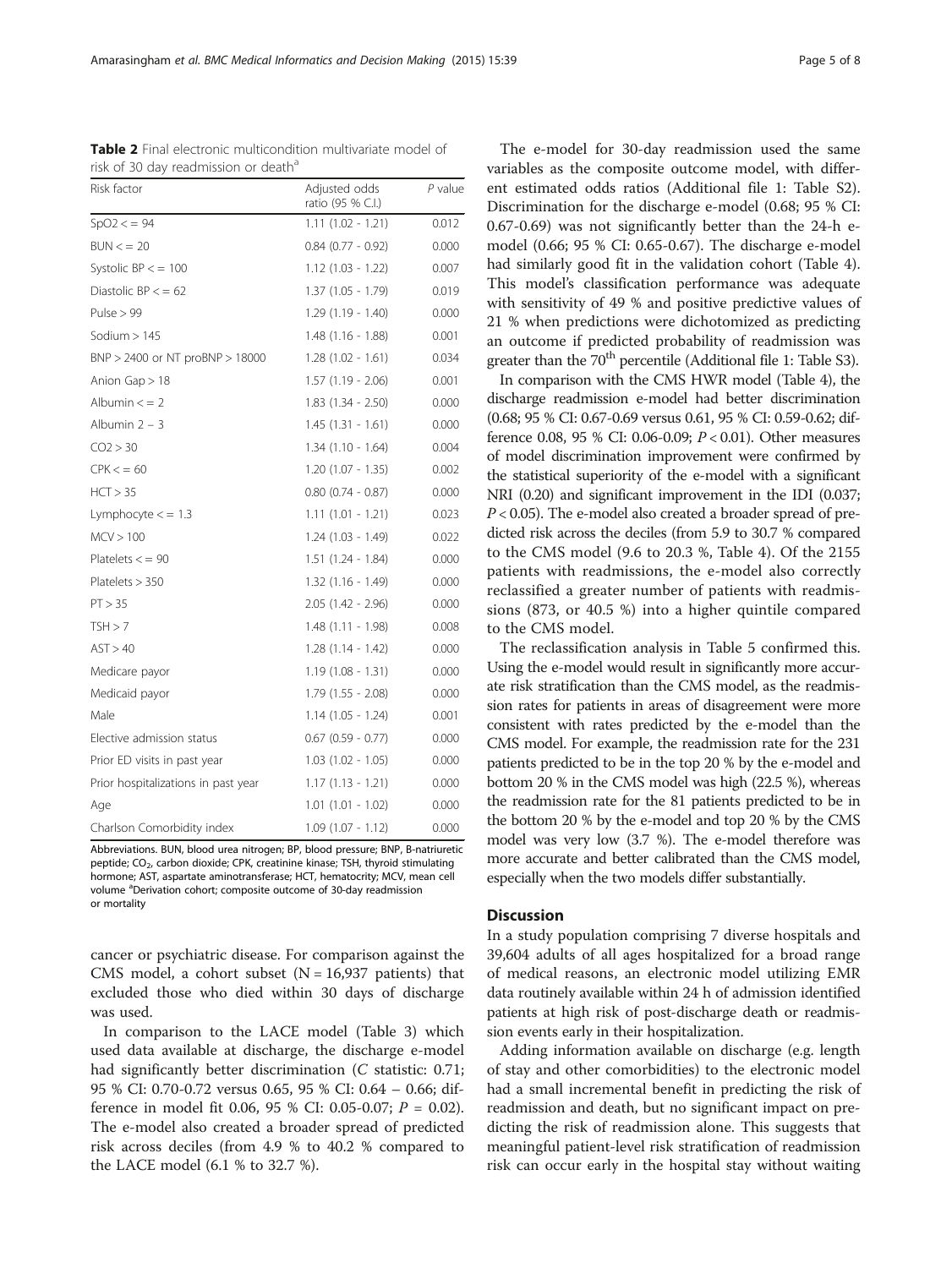<span id="page-5-0"></span>**Table 3** Comparison of performance of discharge 30-day composite readmission or mortality risk models  $(N = 17233)^a$ 

|                                                | C statistic       | Generalized $R^2$ |        | Predicted event rate by decile of predicted risk, % NRI index <sup>c</sup> |        | IDI index <sup>a</sup> |
|------------------------------------------------|-------------------|-------------------|--------|----------------------------------------------------------------------------|--------|------------------------|
|                                                | $(95%$ CI)        |                   | Lowest | <b>Highest</b>                                                             |        |                        |
| E-Risk Model <sup>e</sup>                      | $0.71(0.70-0.72)$ | 0.070             | 4.9    | 40.2                                                                       |        | 0.082                  |
| LACE Model                                     | $0.65(0.64-0.66)$ | 0.052             | 6.1    | 32.7                                                                       |        | 0.042                  |
| Difference (95 % CI) 0.056 (0.047-0.066) 0.018 |                   |                   |        |                                                                            | 0.156  | 0.039 (0.035-0.044)    |
| $P$ value                                      | < .001            | $N/A^b$           |        |                                                                            | < .001 | < .05                  |

Abbreviations: CI, confidence interval; NRI, net reclassification improvement; IDI, integrated discrimination improvement; E-Risk Model, automated real-time model to identify adult medicine patients at risk for 30-day readmission using electronic medical record data; CMS-HWR, Centers for Medicare and Medicaid Services – Hospital Wide Readmission with Medicine, Cardiovascular, Cardiorespiratory, and Neurology submodels

<sup>a</sup>Based on model comparison cohort of 16 937 patients

<sup>b</sup>No test of significance applicable to difference in generalized  $R^2$  between these non-nested prediction models<br>SNet reclassification improvement is the sum of the proportion of patients moving un less the proportion

Net reclassification improvement is the sum of the proportion of patients moving up less the proportion moving down, among patients who are readmitted, and the proportion of patients moving down less the proportion moving up, among patients who are not readmitted

dDiscrimination slope is difference of estimated mean probabilities for events and nonevents

e Discharge version: Updated for length of stay, additional diagnosed comorbidities and complications

for further information at time of discharge. The electronic model does not require manual computation by staff and was constructed such that it can be calculated directly from the commonly used commercial EMR employed by this diverse group of 7 hospitals. With wide-spread adaption of EMR systems in US hospitals, accurate, real-time, automated prediction models have the potential to significantly improve patient care during and after hospitalization.

The present study suggests that multicondition electronic models also perform well and may be a more efficient and generalizable approach to predicting risk of readmission across a broad range of medical reasons for hospitalization. Much of the work to date has focused on disease-specific models for conditions such as heart failure, which though the most common reason for admission, still only comprise a few percent of all hospitalizations. A multicondition model would also be more practically useful compared to a spectrum of disease specific models, as many patients have multiple comorbidities.

In contrast to the CMS HWR measure, which is both claims-based and specific to elderly Fee-For-Service Medicare beneficiaries, our new electronic model should be more generalizable because it was derived and validated in a population of all ages (ranging from 18 to 89) and with a diverse payer mix including patients with commercial, Medicare, and Medicaid insurance, as well as those who are uninsured. Among those individual with Medicare, we included those with both Medicare Fee-For-Service and Medicare managed care. Similarly, this electronic model was validated in the high readmission rate environment of US healthcare. In contrast, the LACE model was validated in a lower readmission rate setting in Canada and performed poorly when used in a United Kingdom population differing from the Canadian population [[26\]](#page-7-0).

These findings suggest several implications for care delivery and clinical practice. The most practical and promising advantage of this new, multicondition electronic model is that it is based on data readily available in commercial EMRs in the first day of admission, so

|                                                | C statistic         | Generalized $R^2$ |        | Predicted event rate by decile of predicted risk, % NRI index <sup>c</sup> |        | IDI index <sup>a</sup> |  |
|------------------------------------------------|---------------------|-------------------|--------|----------------------------------------------------------------------------|--------|------------------------|--|
|                                                | $(95%$ CI)          |                   | Lowest | Highest                                                                    |        |                        |  |
| E-Risk Model <sup>e</sup>                      | $0.68(0.67-0.69)$   | 0.059             | 5.9    | 30.7                                                                       |        | 0.049                  |  |
| CMS-HWR Model                                  | $0.61(0.59 - 0.62)$ | 0.011             | 9.6    | 20.3                                                                       |        | 0.012                  |  |
| Difference (95 % CI) 0.075 (0.061-0.089) 0.047 |                     |                   |        |                                                                            | 0.198  | $0.037(0.033 - 0.041)$ |  |
| $P$ value                                      | < .001              | N/A <sup>b</sup>  |        |                                                                            | < .001 | < .05                  |  |
|                                                |                     |                   |        |                                                                            |        |                        |  |

**Table 4** Comparison of performance of discharge 30-day readmission risk models<sup>a</sup>

Abbreviations: CI, confidence interval; NRI, net reclassification improvement; IDI, integrated discrimination improvement; E-Risk Model, automated real-time model to identify adult medicine patients at risk for 30-day readmission using electronic medical record data; CMS-HWR, Centers for Medicare and Medicaid Services – Hospital Wide Readmission with Medicine, Cardiovascular, Cardiorespiratory, and Neurology submodels

<sup>a</sup>Based on model comparison cohort of 16 937 patients

<sup>c</sup>Net reclassification improvement is the sum of the proportion of patients moving up less the proportion moving down, among patients who are readmitted, and the proportion of patients moving down less the proportion moving up, among patients who are not readmitted

dDiscrimination slope is difference of estimated mean probabilities for events and nonevents

e Discharge version: Updated for length of stay, additional diagnosed comorbidities and complications

 $b^{\text{th}}$ No test of significance applicable to difference in generalized  $R^2$  between these non-nested prediction models<br>Shet reclassification improvement is the sum of the proportion of patients moving up less the propo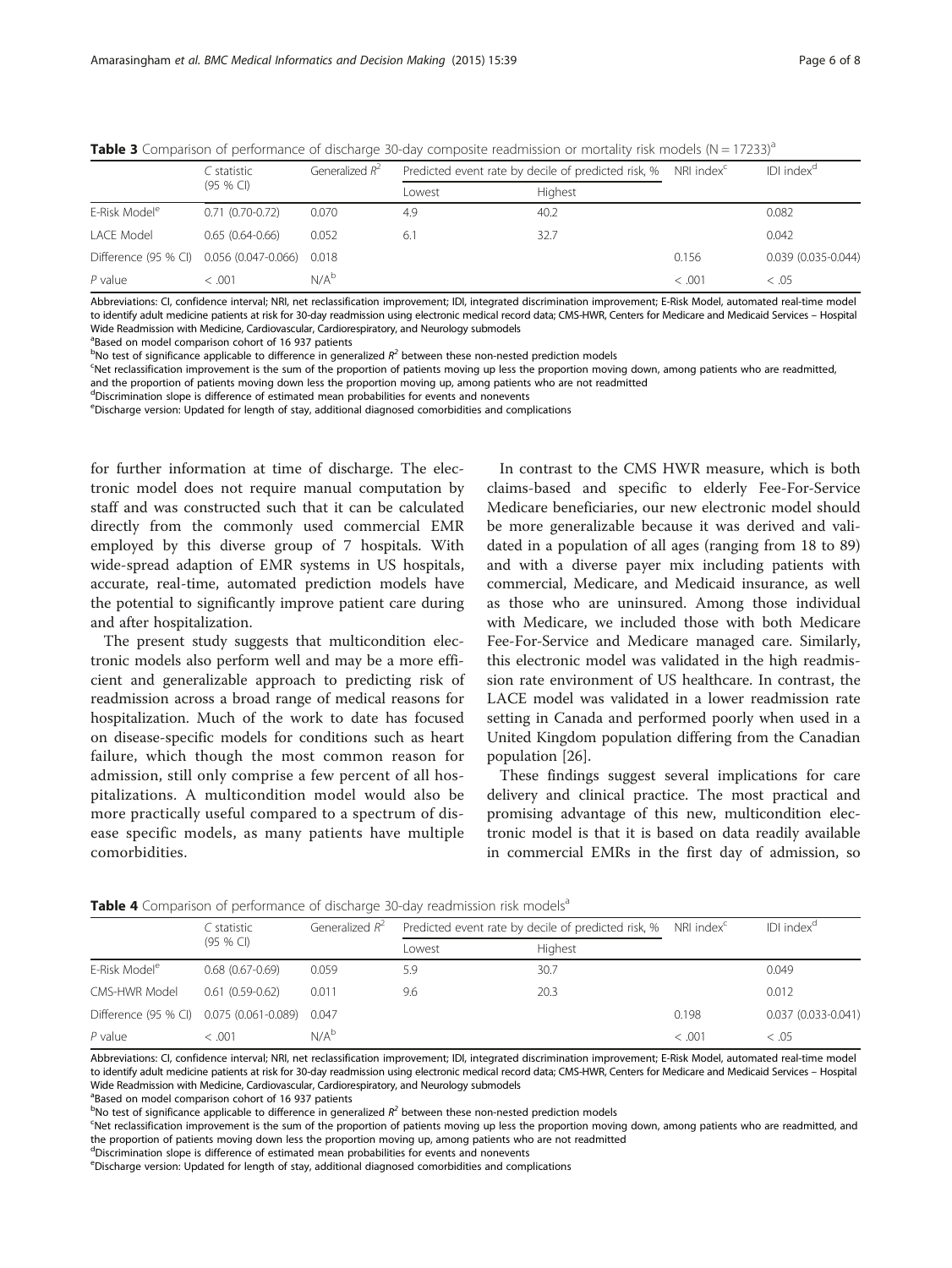| <b>RODGE</b> THE MAIN SUBLIMINATION COMPONED IN DELIVEER MISCHINGE OU GAY TEACH MISSION THOUGH AND ENVIRONMENTS. |          |                  |                  |                  |             |     |  |  |  |
|------------------------------------------------------------------------------------------------------------------|----------|------------------|------------------|------------------|-------------|-----|--|--|--|
| Patient risk ranking and readmission rates based on CMS-HWR model                                                |          |                  |                  |                  |             |     |  |  |  |
| Based on e-Model                                                                                                 | Top 20 % | 60-80 percentile | 40-60 percentile | 20-40 percentile | Bottom 20 % | To1 |  |  |  |

<span id="page-6-0"></span>

|  | <b>Table 5</b> Risk stratification comparison between discharge 30-day readmission risk e-model and CMS-HWR models |  |  |  |  |  |
|--|--------------------------------------------------------------------------------------------------------------------|--|--|--|--|--|
|  |                                                                                                                    |  |  |  |  |  |

| Based on e-Model | Top 20 %                    | 60-80 percentile | 40-60 percentile | 20-40 percentile | Bottom 20 %  | Total           |
|------------------|-----------------------------|------------------|------------------|------------------|--------------|-----------------|
| Top 20 %         | 1620 (26.4 % <sup>a</sup> ) | 732 (27.2 %)     | 459 (19.0 %)     | 346 (21.1 %)     | 231 (22.5 %) | 3388 (24.7 %)   |
| 60-80 percentile | 911 (17.3 %)                | 836 (14.1 %)     | 598 (14.4 %)     | 543 (16.2 %)     | 499 (14.2 %) | 3387 (15.4 %)   |
| 40-60 percentile | 515 (12.8 %)                | 726 (12.0 %)     | 739 (12.4 %)     | 687 (12.1 %)     | 721 (9.2 %)  | 3388 (11.6 %)   |
| 20-40 percentile | 261 (12.3 %)                | 661 (6.8 %)      | 751 (7.1 %)      | 800 (5.9 %)      | 914 (7.4 %)  | 3387 (7.2 %)    |
| Bottom 20 %      | 81 (3.7 %)                  | 432 (8.3 %)      | 841 (4.8 %)      | 1011 (4.0 %)     | 1022 (3.7 %) | 3387 (4.6 %)    |
| Total            | 3388 (20.2 %)               | 3387 (14.3 %)    | 3388 (10.6 %)    | 3387 (9.8 %)     | 3387 (8.7 %) | 16,937 (12.7 %) |
|                  |                             |                  |                  |                  |              |                 |

<sup>a</sup>Readmission rate. This cell means that of the 16,937 patients, 1620 were stratified into the top 20 % by both models, and the readmission rate of these 1620 patients was 26.4 %

there is an opportunity to identify high risk patients in real-time early in the hospitalization. We have previously shown that it is feasible to implement a real-time, electronic heart failure model to identify high risk patients, and then target hospital and outpatient evidence-based interventions using existing hospital resources [[11\]](#page-7-0). In this controlled before-and-after trial, implementation of this e-model resulted in unadjusted readmission rates declining from 26.2 to 21.2 %  $(P < 0.01)$  over two years, corresponding to a significant adjusted odds ratio of 0.73 (95 % CI: 0.58-0.93). These significant reductions in the readmission rate for the overall heart failure population were accomplished by intervening in about one-fifth of heart failure cases.

Readmission to a hospital within 30 days can be a marker of poor quality of care, but efforts to reduce such events often involve intensive resource management applied to all patients, or interventions that are timed too late in the admission to support effective multi-disciplinary efforts [[27](#page-7-0)]. Methods that can identify those at the highest risk of adverse events and allow sufficient time to initiate and coordinate the concentration of scare resources on those most likely to benefit have great potential for accomplishing the 'triple aim' of higher quality, more cost-conscious care for patients and populations.

This study has several strengths and limitations worth noting. First, patients in the study population came from three very different health systems in the fourth largest metroplex in the US, which serve a large, diverse patient populations. However, social and financial factors across this diverse set of 7 hospitals may not be fully representative of hospitals and patients in other regions. If hospitals have different admission thresholds, unobserved severity may differ systematically across hospitals [[28](#page-7-0)]. Second, all 7 hospitals in this study operated using the same EMR platform; it is not known whether access to early admission data, data availability, and EMR adoption stage would be similar in other hospitals. However, this is a common commercial EMR in large institutions. Third, while we

derived and validated the model retrospectively in distinct split half datasets, future work to prospectively validate the e-model independently and in other health system settings would be ideal. Finally, the CMS model was developed to evaluate hospital performance using data from the Medicare population using claims data, and not optimized for individual level risk stratification. As such, results of the comparison to CMS model should be interpreted with caution, as the CMS model did not perform well in predicting readmission risk in our population.

# Conclusions

High quality, cost-conscious inpatient care requires hospitals to manage and improve their risk-adjusted 30-day mortality and 30-day readmission rates. Much initial attention has focused on developing diseasespecific risk models, but quality and efficiency initiatives are needed for all internal medicine conditions. The multicondition electronic model described in this study performed better than previously published comparators and could be implemented in real-time, suggesting that adult internal medicine patients at highest risk of post-discharge events can be identified early in the course of their hospital stay, when this information is most actionable.

# Additional file

[Additional file 1: Table S1.](http://www.biomedcentral.com/content/supplementary/s12911-015-0162-6-s1.docx) Results of univariate analysis of Risk of 30 Day Readmission or Death<sup>a</sup>. Table S2. Multivariate Adjusted Logistic Regression Coefficients For Present on Admission 30-Day Readmission Model. Table S3. E-Risk Model Classification Performance for All-Comers 30-Day Readmission Risk Based on Data Available in First 24 Hours<sup>a</sup>. Figure S1. Cohort assembly diagram. Figure S2. Calibration of Derivation and Validation Cohorts By Quintiles of the Electronic Multicondition Model Predicting 30-Day Readmission and Death. Figure S3. Calibration Plot for both Derivation and Validation cohorts.

#### Competing interests

The authors declare that they have no competing interests.